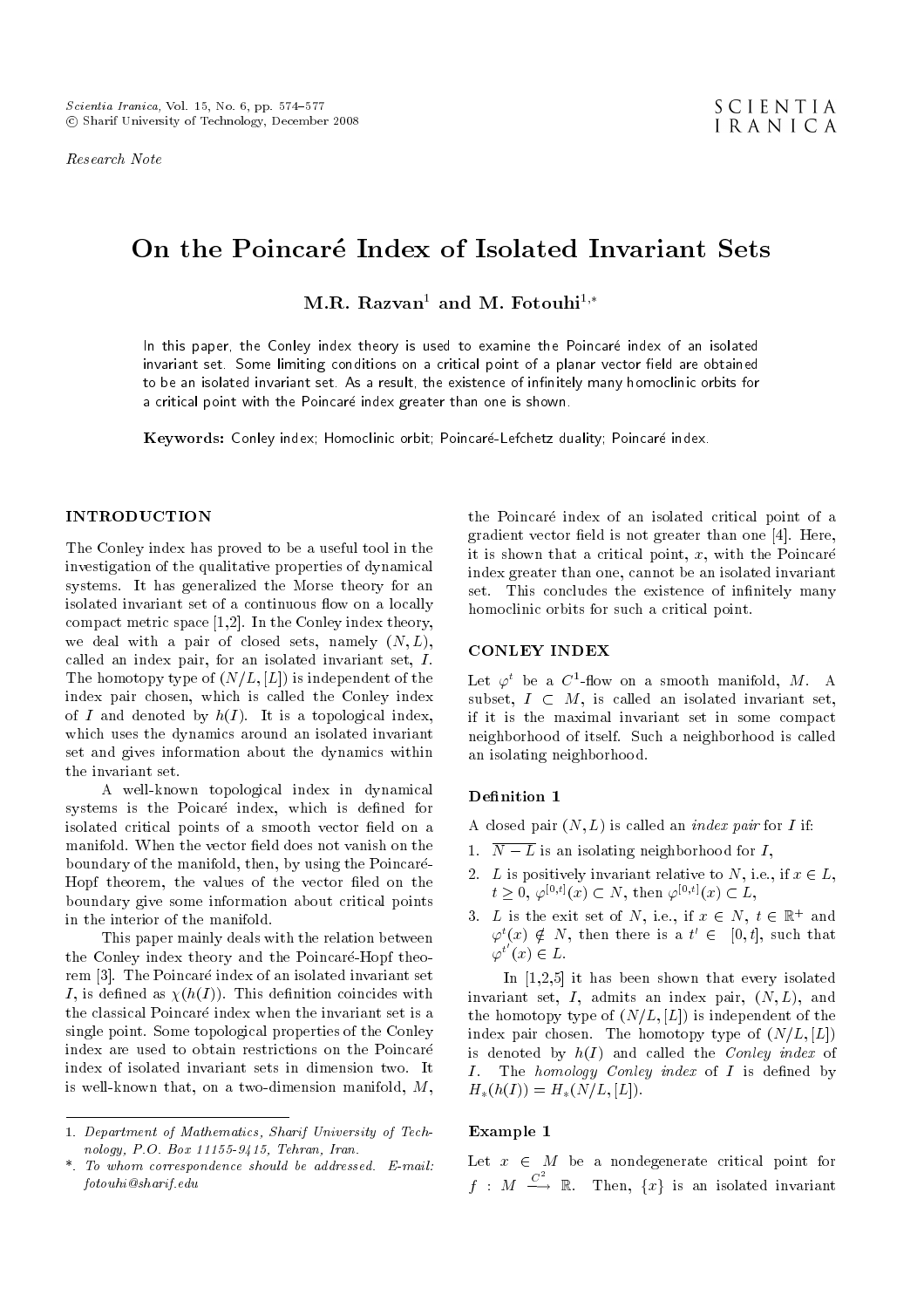set for  $-\nabla f$  and by Morse Lemma [6], it is easy to show that  $h({p})$  is a pointed k-sphere, where k is the number of positive eigenvalues of Hessian matrix f at p. Therefore, the Conley index can be considered as a generalization of the Morse index.

In general, It is not true that  $H_*(N, L) \cong$  $H_*(N/L, [L])$  for every index pair  $(N, L)$ . In [5], Salamon introduced a class of index pairs for which the above isomorphism holds.

# Definition 2

An index pair,  $(N, L)$ , is called *regular* if the exit time map:

$$
\tau_+ : N \longrightarrow [0, +\infty],
$$
  

$$
\tau_+(x) = \begin{cases} \sup \{ t | \varphi^{[0,t]}(x) \subset N-L \} & \text{if } x \in N-L, \\ 0 & \text{if } x \in L, \end{cases}
$$

is continuous (see [5] for more details about regular index pairs). For every regular index pair,  $(N, L)$ , the induced semi-flow on  $N$  is defined by:

$$
\varphi_{\natural}^{t}: N \times \mathbb{R}^{+} \longrightarrow N,
$$
  

$$
\varphi_{\natural}^{t}(x) = \varphi^{\min\{t, \tau_{+}(x)\}}(x).
$$

#### Proposition 1

If  $(N, L)$  be a regular index pair for a continuous flow  $\varphi^t$ , then  $L$  is a neighborhood deformation retract in  $N.$ In particular, the natural map  $\pi : N \longrightarrow N/L$  induces an isomorphism,  $H_*(N, L) \cong H_*(N/L, [L]).$ 

## Proof

Consider the induced semi-flow,  $\varphi$ <sub>h</sub> on N, and the neighborhood,  $U := \tau_+^{-1}$  [0,1], of L. Now,  $\varphi_\natural|_{U\times [0,1]}$ gives the desired deformation retraction.

In [7], Robbin and Salamon proved that every isolated invariant set admits a regular index pair, which is stable under perturbation. They first showed the existence of a smooth Liapunov function on a neighborhood of the isolated invariant set.

# Theorem 1

Let  $N$  be an isolating neighborhood of  $I$ . Then, there is a neighborhood U of N and a smooth function  $f$ :  $U \rightarrow \mathbb{R}$  satisfying:

- (i)  $f(x) = 0$  for all  $x \in I$ ,
- (ii)  $\frac{d}{dt}|_{t=0} f(\varphi^t(x)) < 0$  for all  $x \in N-I$ . (f decreases along orbits in  $U - I$ .)

Then, they used this Liapunov function to construct a triple  $(N, L^-, L^+)$ , such that  $(N, L^+)$  is a regular index pair for  $I$ , with respect to the forward flow, and  $(N, L^-)$  is a regular index pair for I, with  $\emph{respect to the reverse flow.}$  Furthermore,  $L^+$  and  $L^-$  can be chosen to be  $(n - 1)$ -manifolds with a boundary, so that  $N$  is a manifold with corners, which are contained in  $L^- \cap L^+$  and  $N = L^- \cup L^+$ . Such a triple is called  $(N, L^-, L^+)$  as a regular index triple for  $I$  in  $M$ . The Conley indices of  $I$  related to the forward and reverse flows are represented by  $h^+(I)$  and  $h^-(I)$ , respectively. If  $M$  is orientable in a neighborhood of  $I$ , then, by the Poincaré-Lefschetz duality,  $H_*(N, L^+) \simeq$  $H^{m-*}(N, L^{-})$ , where  $m = dim M$  (see [8,9,10]). Thus, the indices for the forward and reverse flows are related by  $H^*(h^+(I)) = H_{m-*}(h^-(I))$ . If we consider the homology with coefficients in  $\mathbb{Z}_2$ , the Poincaré-Lefschetz duality is valid without the assumption of orientability.

# Definition 3

 $A \subset M$  is called an attractor set if it is the  $\omega$ -limit set of a compact neighborhood of itself. A repeller set is an attractor set for the reverse flow.

# Proposition 2

I is an attractor set for  $\varphi^t$  if, and only if, there is an index pair  $(N, L)$ , for I which  $L = \emptyset$ .

#### Proof

Let I be an attractor and V be a compact neighborhood of I, such that  $\omega(V) = I$ . Then, there is a  $T > 0$ , such that  $\varphi^{[T,\infty)}(V) \subset int(V)$ . If we set  $N :=$ <br>  $\bigcap_{n \leq x \leq T} \varphi^s(V)$ , it is not difficult to show that N  $\int_{0 \leq s \leq T} \varphi^{s}(V)$ , it is not difficult to show that N is a positively invariant isolating neighborhood for  $I$ (see [11]). Therefore,  $(N, \varnothing)$  is an index pair for I. Now, assume that  $(N, \varnothing)$  is an index pair for *I*. According to the property (iii) of the definition of the index pair, it is implied that  $N$  is positively invariant, hence,  $\omega(N) \subset N$ . Since N is an isolating neighborhood for I, it follows that  $\omega(N) \subseteq I$ . Since I is an invariant set, we conclude that  $\omega(N) = I$ .

# Theorem 2

Suppose that  $I \subset M$  is a connected isolated invariant set.

- (i) If I is not an attractor, then  $H_0(h^+(I))=0$ ,
- (ii) If I is not a repeller, then  $H_m(h^+(I); \mathbb{Z}_2) = 0$ . Moreover, if  $M$  is orientable in a neighborhood of *I*, then  $H_m(h^+(I)) = 0$  (*m* = dim *M*).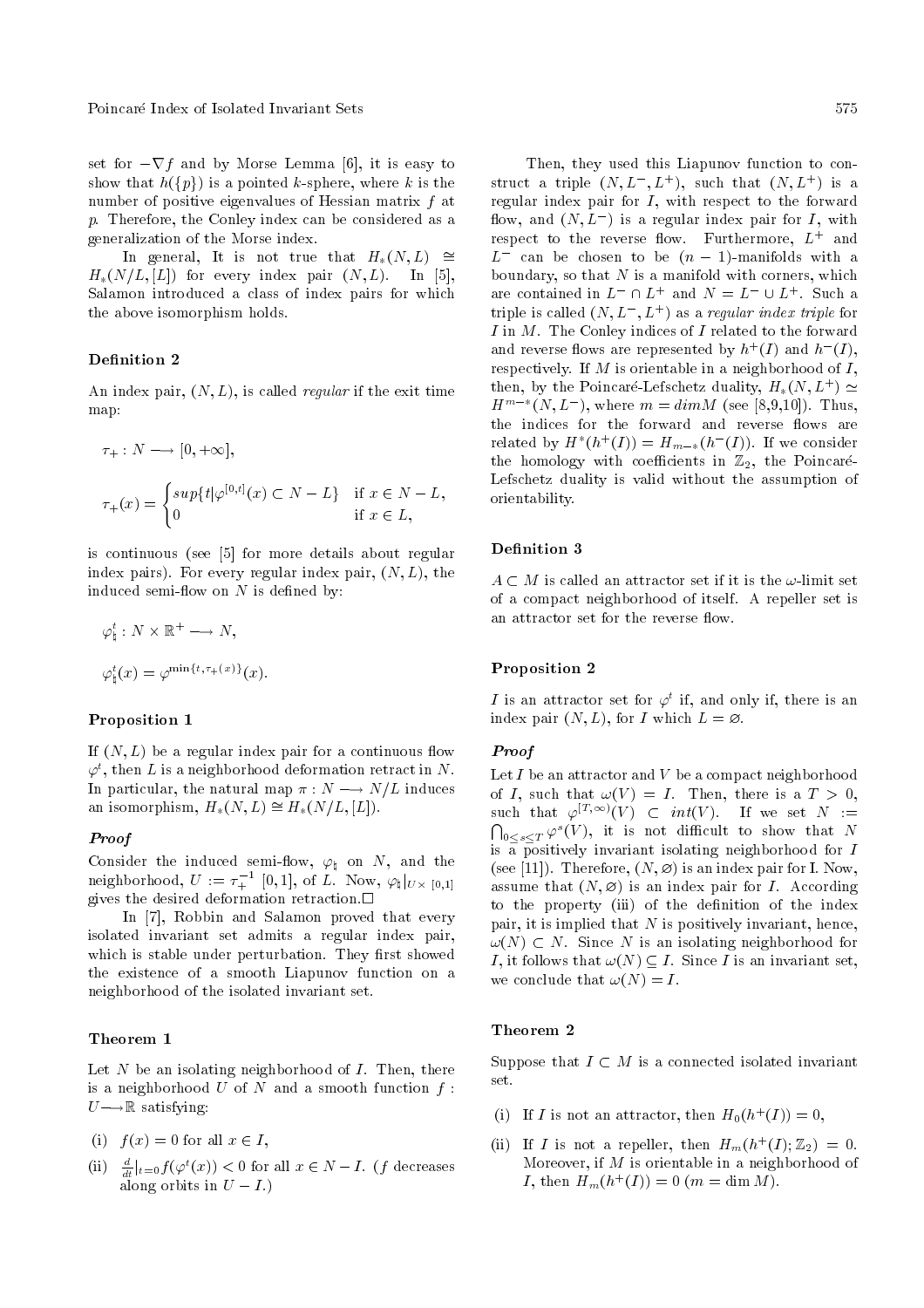# Proof

Consider a regular index triple  $(N, L^+, L^-)$  for I. One may assume that  $N$  is connected (otherwise replace  $N$  by the connected component of  $N$  that contains *I*). Since *I* is not an attractor set,  $L^+ \neq \emptyset$  by Proposition 2. Thus:

$$
H_0(h^+(I)) = H_0(N, L^+) = 0.
$$

Similarly we have  $L^- \neq \emptyset$  and  $H^0(h^-(I)) = 0$ . Now, by the Poincaré-Lefschetz duality  $H_m(h^+(I)) \simeq$  $H^0(h^-(I)) = 0.$ 

# POINCARE INDEX

The Poincaré index is defined for isolated critical points of a smooth vector field. Here, the Conley index is used to extend its definition for any isolated set.

#### Definition 4

The Poincaré index of an isolated invariant set,  $I$ , is defined as being the Euler characteristic of the Conley index of I, i.e.  $ind_p(I) := \chi(h(I)).$ 

Suppose that the flow,  $\varphi^t$ , is associated with a vector field, X on M. If  $\{x\}$  is a critical point of X and an isolated invariant set for  $\varphi^t$ , then,  $ind_p(x)$  coincides with the classical definition of the Poincaré index of  $x$  (up to a sign). This is a special case of the results of [3], in which McCord developed the Poincare-Hopf theorem and showed that  $ind_p(I) = (-1)^m \sum ind(x)$ , where the sum is taken over all critical points in  $I$ ,  $ind(x)$  is the Poincaré index of x relative to vector field X and  $m = dim M$ .

## Theorem 3

Let I be an isolated invariant set. Then:

$$
ind_p(I) = (-1)^m \sum_{x \in I} ind(x).
$$

In particular, if  $ind_p(I) \neq 0$ , then there exists a critical point in I.

The following proposition examines the Poincare index of attractor and repeller sets.

## Proposition 3

Suppose that  $I \subset M$  is an NDR (Neighborhood Deformation Retract) isolated invariant set. Then;

- (i) If I is an attractor, then  $ind_n(I) = \chi(I)$ ,
- (ii) If I is a repeller, then  $ind_p(I) = (-1)^m \chi(I)$ .  $(m =$  $\dim M.$

# Proof

When I is an attractor, there is an index pair  $(N, \emptyset)$  for I by Proposition 2. Since I is an NDR, there exists a neighborhood,  $U \subset N$ , such that I is the deformation retract of  $U$ . By the definition of an index pair,  $N$ is positively invariant and  $\omega(N) = I$ . So there is a  $T > 0$  such that  $\varphi^T(N) \subset U$ . Therefore N can be deformed to I and  $H_i(N, \emptyset) = H_i(I)$  for every i. Thus  $\chi(h(I)) = \chi(I)$  which proves (i). Notice that for a finite CW-complex, the Euler characteristic does not depend on the coefficients field. Since  $I$  is assumed to be an NDR, it has the homotopy type of a finite CW-complex. If we consider the homology with coefficients in  $\mathbb{Z}_2$ , we obtain  $\chi(h^+(I)) = (-1)^m \chi(h^-(I))$  by the duality theorem. So if I is an NDR repeller, then  $ind_n(I)$  =  $(-1)^m \chi(I)$ .  $\Box$ 

# APPLICATIONS

In this section, a smooth vector field is considered on a surface,  $M$ , with an isolated critical point,  $x$ . It is desired to show that if  $ind(x) > 1$ , then, x is accumulated by infinitely many homoclinic orbits. Since isolated invariant sets have been defined to be compact, one may assume that the vector fields are complete. This is achieved by multiplying the vector field by a smooth compact support function.

#### Lemma 1

Let  $I \subset M$  be a connected NDR isolated invariant set, such that  $ind_p(I) > 0$ . Then, I is either an attractor or a repeller and  $ind_p(I) = \chi(I)$ .

# Proof

Suppose that I is neither an attractor nor a repeller. By Theorem 2,  $H_2(h(I); \mathbb{Z}_2) \simeq H_0(h(I); \mathbb{Z}_2) = 0$ . Now we conclude that;

$$
ind_p(I) = \chi(h(I)) = rank(H_2(h(I)); \mathbb{Z}_2)
$$

$$
- rank(H_1(h(I)); \mathbb{Z}_2) + rank(H_0(h(I)); \mathbb{Z}_2)
$$

$$
= -rank(H_1(h(I)); \mathbb{Z}_2) \le 0.
$$

Since  $m = 2$ , the proof is complete by Proposition 3.

#### Theorem 4

Let  $x$  be a critical point for a vector field on surface M. If  $ind(x) > 1$ , then there exists a homoclinic orbit in any neighborhood of  $x$ .

#### Proof

It is first shown that  $\{x\}$  cannot be an isolated invariant set. Suppose the contrary, then according to Theorem 3 and the above lemma,  $ind(x) = \chi({x}) = 1$  which